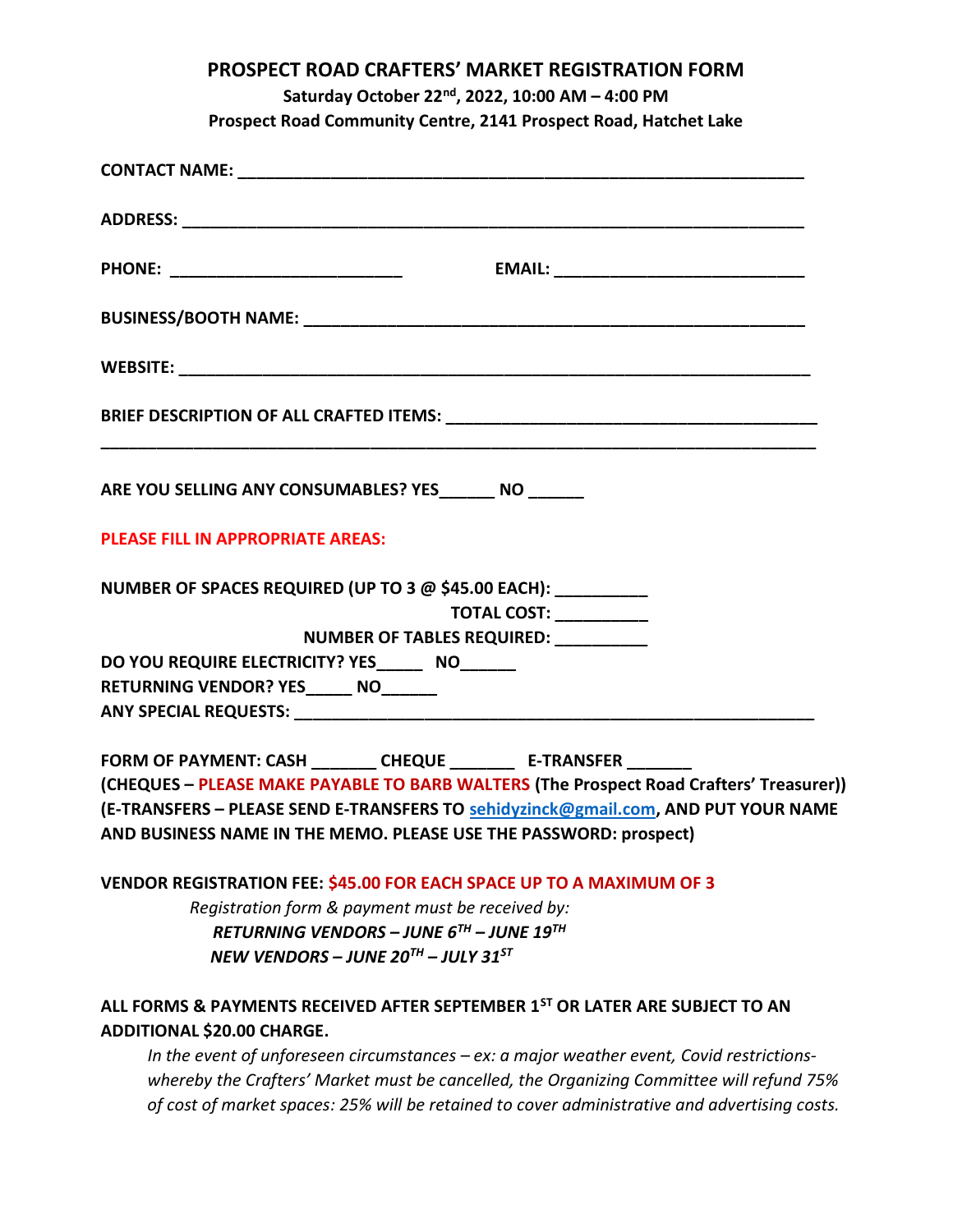PLEASE MAIL/EMAIL BOTH PAGES 1 & 2 OF THE SIGNED REGISTRATION FORM WITH PAYMENT TO: REGISTRAR Sehidy Zinck 76 Melanson Lane Brookside, NS B3T 2K9

IF EMAILING – sehidyzinck@gmail.com

PLEASE NOTE:

- Registration is not guaranteed upon application
- Missing information will delay processing your application
- You may bring your own tables and displays/backdrops. They must have proper bases, so they do not damage the floors.
- The building must be vacated by 6:30 Saturday, after cleanup.

SIGN HERE TO INDICATE THAT YOU HAVE READ & AGREE TO ABIDE BY THE PROSPECT ROAD CRAFTERS' MARKET PARTICPANT STANDARD GUIDELINES INCLUCED ON THE NEXT PAGE.

SIGNATURE: \_\_\_\_\_\_\_\_\_\_\_\_\_\_\_\_\_\_\_\_\_\_\_\_\_\_\_\_\_\_\_\_\_\_\_\_\_\_\_\_\_\_\_\_\_\_\_\_\_

| <b>NAME OF VENDOR:</b>   |                                |
|--------------------------|--------------------------------|
| <b>CRAFT CATEGORY</b>    | <b>CONSUMABLES? YES</b><br>NO. |
| PHONE#                   | <b>EMAIL</b>                   |
| <b>NUMBER OF SPACES:</b> | <b>NUMBER OF TABLES:</b>       |

#### FOR OFFICE USE ONLY

| DATE RECEIVED:             |                          |
|----------------------------|--------------------------|
| <b>AMOUNT RECEIVED:</b>    | <b>NUMBER OF SPACES:</b> |
| <b>REGISTRAR INITIALS:</b> | ELECTRICITY:             |
| <b>TREASURER INITIALS:</b> | <b>TABLE NUMBER:</b>     |